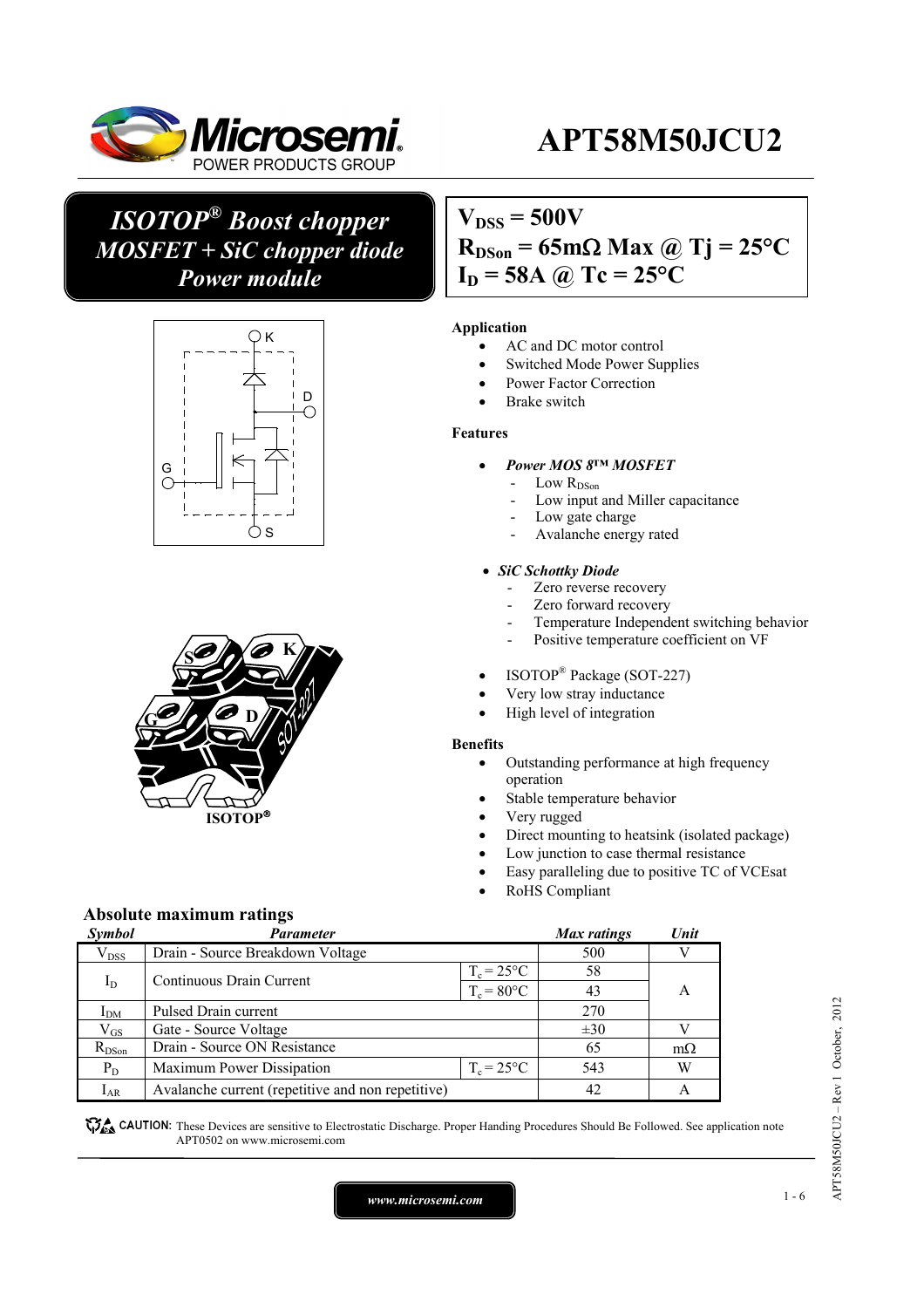

## All ratings  $@T_j = 25°C$  unless otherwise specified

## **Electrical Characteristics**

| Symbol       | <i><b>Characteristic</b></i>    | <b>Test Conditions</b>             |                     | Min | Tvp | Max       | Unit         |
|--------------|---------------------------------|------------------------------------|---------------------|-----|-----|-----------|--------------|
|              | Zero Gate Voltage Drain Current | $V_{DS}$ = 500V                    | $T_i = 25^{\circ}C$ |     |     | 250       |              |
| $I_{DSS}$    |                                 | $V_{GS} = 0V$                      | $T_i = 125$ °C      |     |     | 1000      | μA           |
| $R_{DS(on)}$ | Drain – Source on Resistance    | $V_{GS} = 10V$ , $I_D = 42A$       |                     |     |     | 65        | $m\Omega$    |
| $V_{GS(th)}$ | Gate Threshold Voltage          | $V_{GS} = V_{DS}$ , $I_D = 2.5 mA$ |                     |     |     |           | $\mathbf{V}$ |
| $I_{GSS}$    | Gate – Source Leakage Current   | $V_{GS} = \pm 30 V$                |                     |     |     | $\pm 100$ | nA           |

## **Dynamic Characteristics**

| <i>Symbol</i>       | <b>Characteristic</b>        | <b>Test Conditions</b>             | Min | $\mathcal{I}yp$ | <b>Max</b> | Unit |
|---------------------|------------------------------|------------------------------------|-----|-----------------|------------|------|
| $C_{iss}$           | Input Capacitance            | $V_{GS} = 0V$                      |     | 10800           |            |      |
| $C_{\rm oss}$       | <b>Output Capacitance</b>    | $V_{DS}$ = 25V                     |     | 1164            |            | pF   |
| $C_{\rm rss}$       | Reverse Transfer Capacitance | $f = 1MHz$                         |     | 148             |            |      |
| $Q_{\rm g}$         | Total gate Charge            | $V_{GS} = 10V$                     |     | 340             |            |      |
| $Q_{gs}$            | Gate – Source Charge         | $V_{Bus} = 250V$                   |     | 75              |            | nC   |
| $Q_{gd}$            | Gate – Drain Charge          | $I_D = 42A$                        |     | 155             |            |      |
| $T_{d(on)}$         | Turn-on Delay Time           | Resistive switching $\omega$ 25°C  |     | 60              |            |      |
| $T_r$               | Rise Time                    | $V_{GS}$ = 15V<br>$V_{Bus}$ = 333V |     | 70              |            |      |
| $T_{d(\text{off})}$ | Turn-off Delay Time          | $I_D = 42A$                        |     | 155             |            | ns   |
| $T_f$               | Fall Time                    | $R_G = 2.2\Omega$                  |     | 50              |            |      |

## **SiC chopper diode ratings and characteristics**

| <i>Symbol</i> | <i>Characteristic</i>                   | <b>Test Conditions</b>                             |                     | Min | $\mathcal{I}yp$ | <b>Max</b> | Unit |
|---------------|-----------------------------------------|----------------------------------------------------|---------------------|-----|-----------------|------------|------|
| $V_{RRM}$     | Maximum Peak Repetitive Reverse Voltage |                                                    |                     | 600 |                 |            | V    |
|               | Maximum Reverse Leakage Current         | $V_R = 600V$                                       | $T_i = 25^{\circ}C$ |     | 100             | 400        |      |
| $I_{RM}$      |                                         |                                                    | $T_i = 175$ °C      |     | 200             | 2000       | μA   |
| $I_F$         | DC Forward Current                      |                                                    | $Tc = 100^{\circ}C$ |     | 20              |            | A    |
| $V_{\rm F}$   | Diode Forward Voltage                   | $I_F = 20A$                                        | $T_i = 25^{\circ}C$ |     | 1.6             | 1.8        | V    |
|               |                                         |                                                    | $T_i = 175$ °C      |     | 2               | 2.4        |      |
| $Q_{C}$       | <b>Total Capacitive Charge</b>          | $I_F = 20A$ , $V_R = 300V$<br>$di/dt = 800A/\mu s$ |                     |     | 28              |            | nC   |
| $\mathcal{C}$ | Total Capacitance                       | $f = 1$ MHz, $V_R = 200V$                          |                     |     | 130             |            |      |
|               |                                         | $f = 1$ MHz, $V_R = 400V$                          |                     |     | 100             |            | pF   |

## **Thermal and package characteristics**

| <i>Symbol</i>  | <i><b>Characteristic</b></i>                                                      |           | Min   | $\mathbf{I} \mathbf{V} \mathbf{p}$ | <b>Max</b> | <b>Unit</b>        |  |
|----------------|-----------------------------------------------------------------------------------|-----------|-------|------------------------------------|------------|--------------------|--|
| $R_{th,IC}$    | Junction to Case Thermal Resistance                                               | Mosfet    |       |                                    | 0.23       | $\rm ^{\circ} C/W$ |  |
|                |                                                                                   | SiC Diode |       |                                    | 1.35       |                    |  |
| $R_{thJA}$     | Junction to Ambient (IGBT & Diode)                                                |           |       |                                    | 20         |                    |  |
| $V_{ISOL}$     | RMS Isolation Voltage, any terminal to case $t = 1$ min, 50/60Hz                  |           | 2500  |                                    |            |                    |  |
| $T_J, T_{STG}$ | Storage Temperature Range                                                         |           | $-40$ |                                    | 150        | $\rm ^{\circ}C$    |  |
| $T_{L}$        | Max Lead Temp for Soldering: 0.063" from case for 10 sec                          |           |       |                                    | 300        |                    |  |
| Torque         | Mounting torque (Mounting $= 8-32$ or 4mm Machine and terminals $= 4$ mm Machine) |           |       |                                    | 1.5        | N.m                |  |
| Wt             | Package Weight                                                                    |           |       | 29.2                               |            | g                  |  |

*www.microsemi.com* 2-6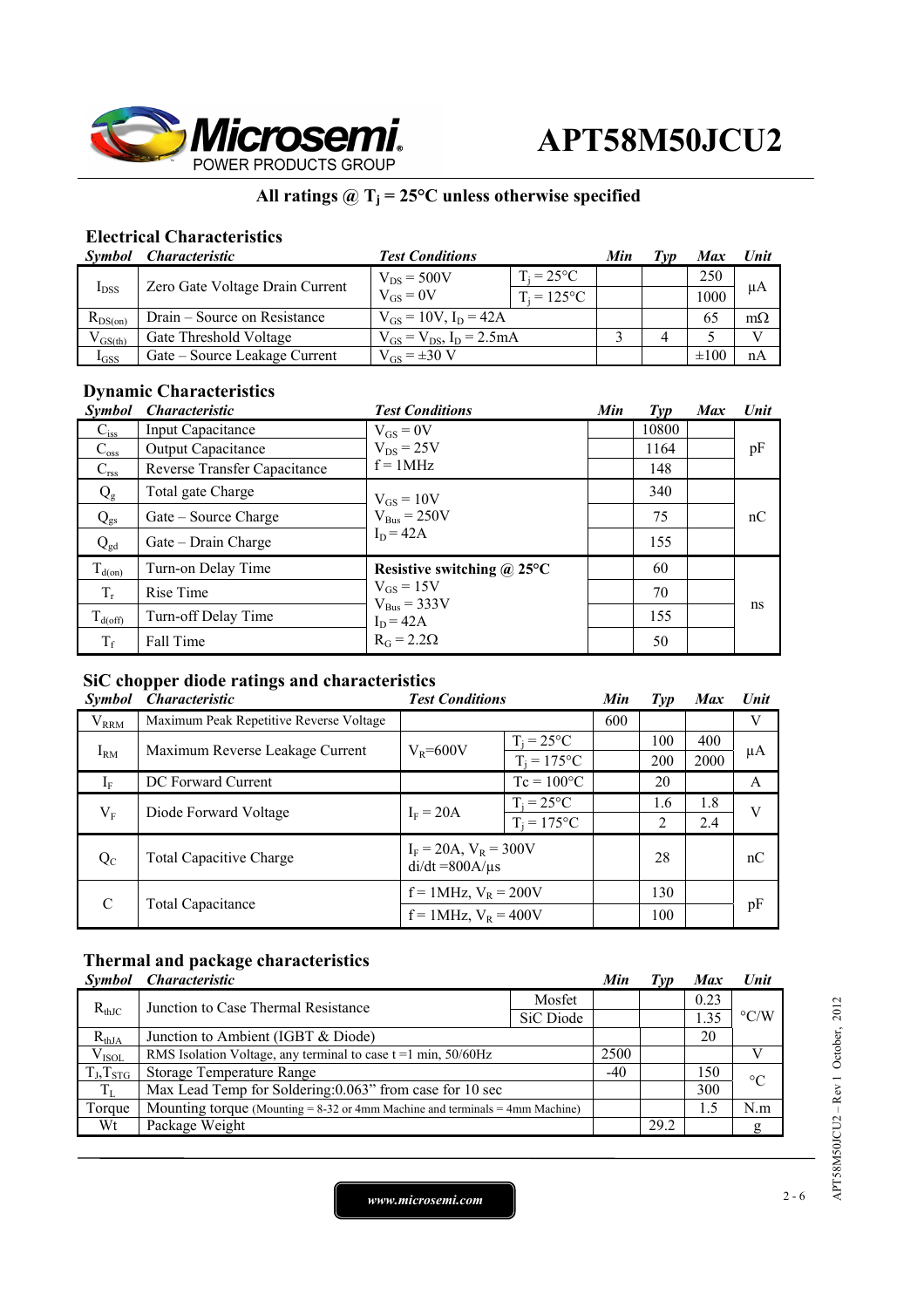

### **SOT-227 (ISOTOP®) Package Outline**



### **Typical Mosfet Performance Curve**

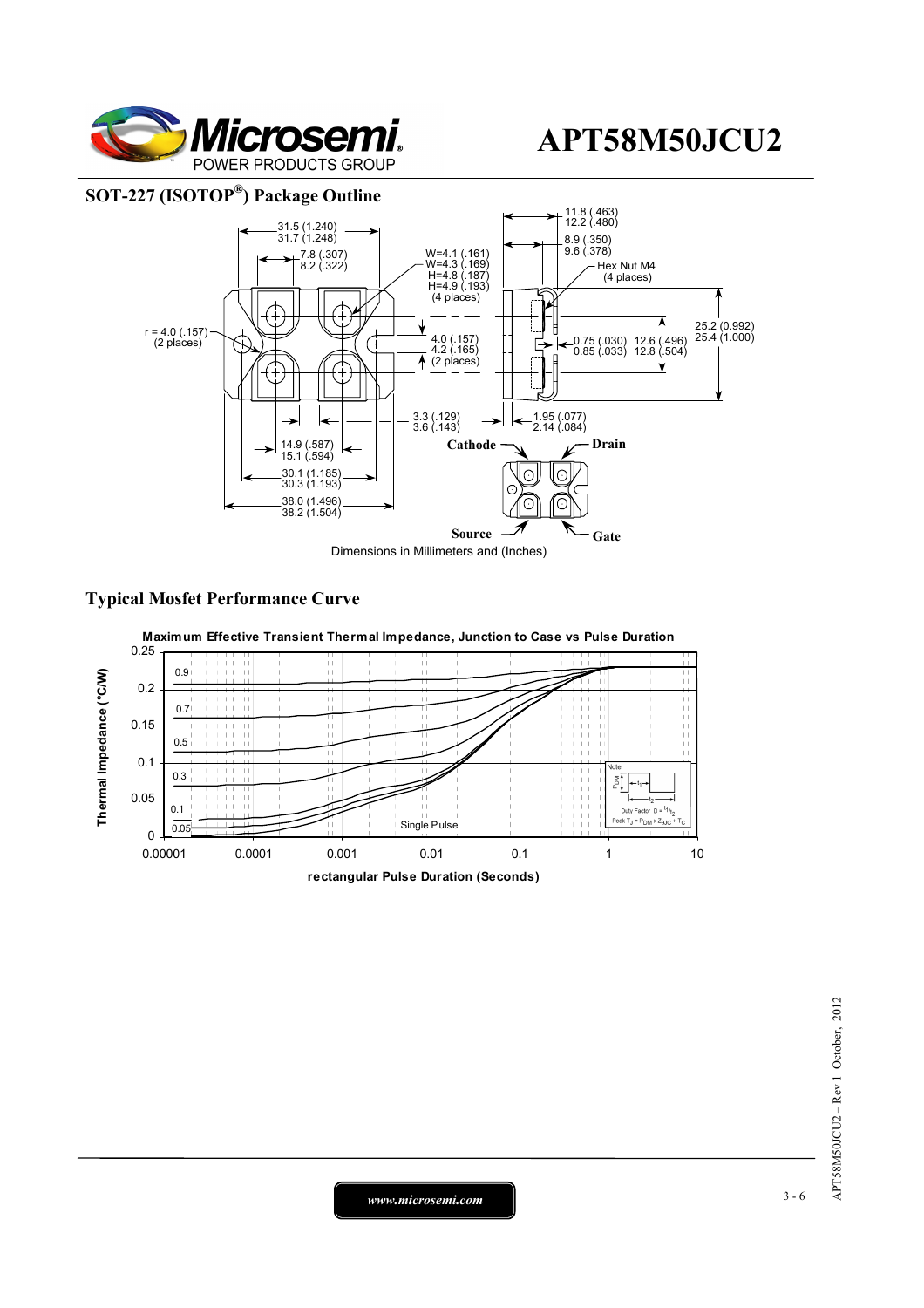







# **APT58M50JCU2**



*www.microsemi.com* 4-6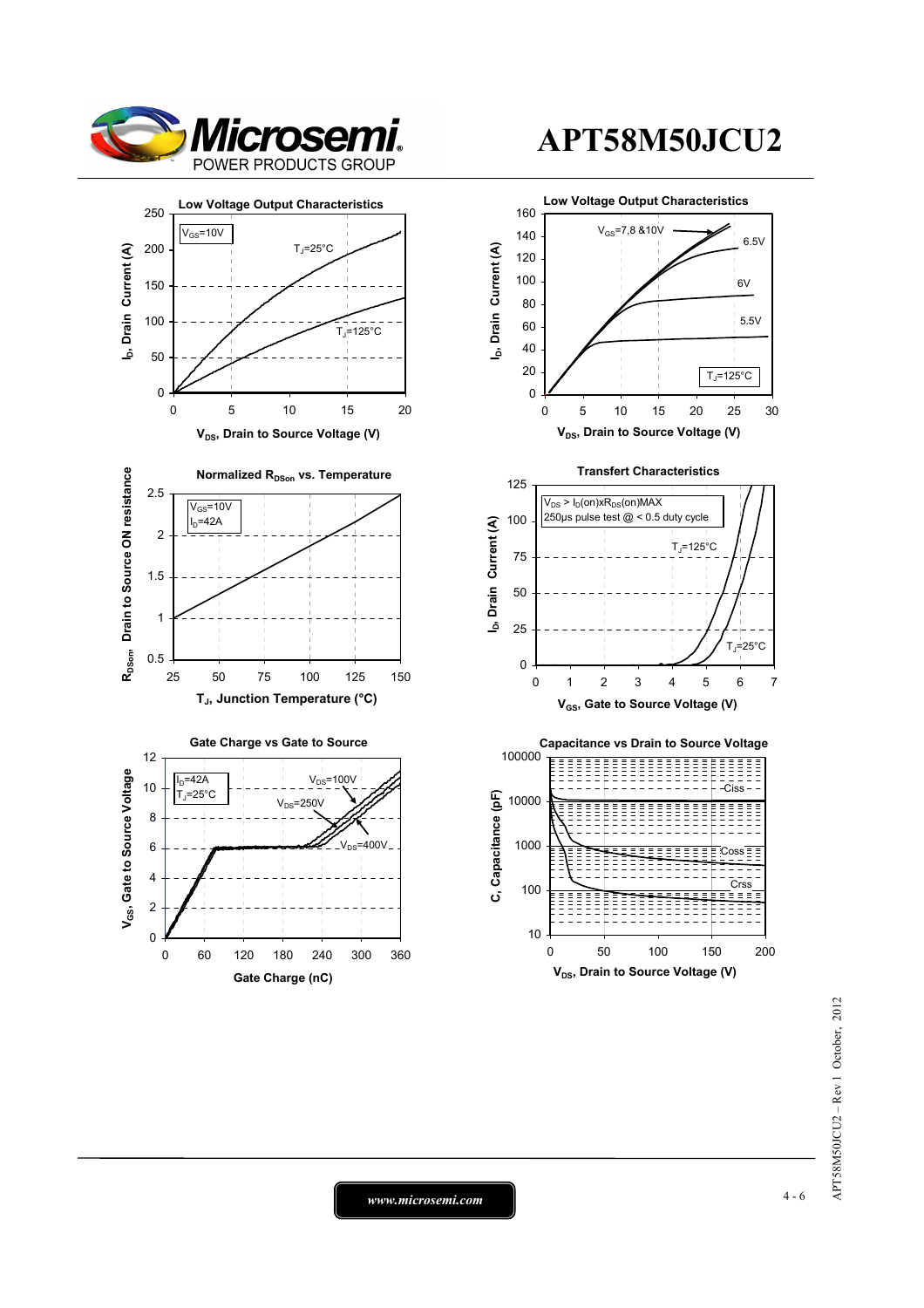

## **APT58M50JCU2**

### **Typical SiC Diode Performance Curve**



ISOTOP® is a registered trademark of ST Microelectronics NV

*www.microsemi.com* 5-6